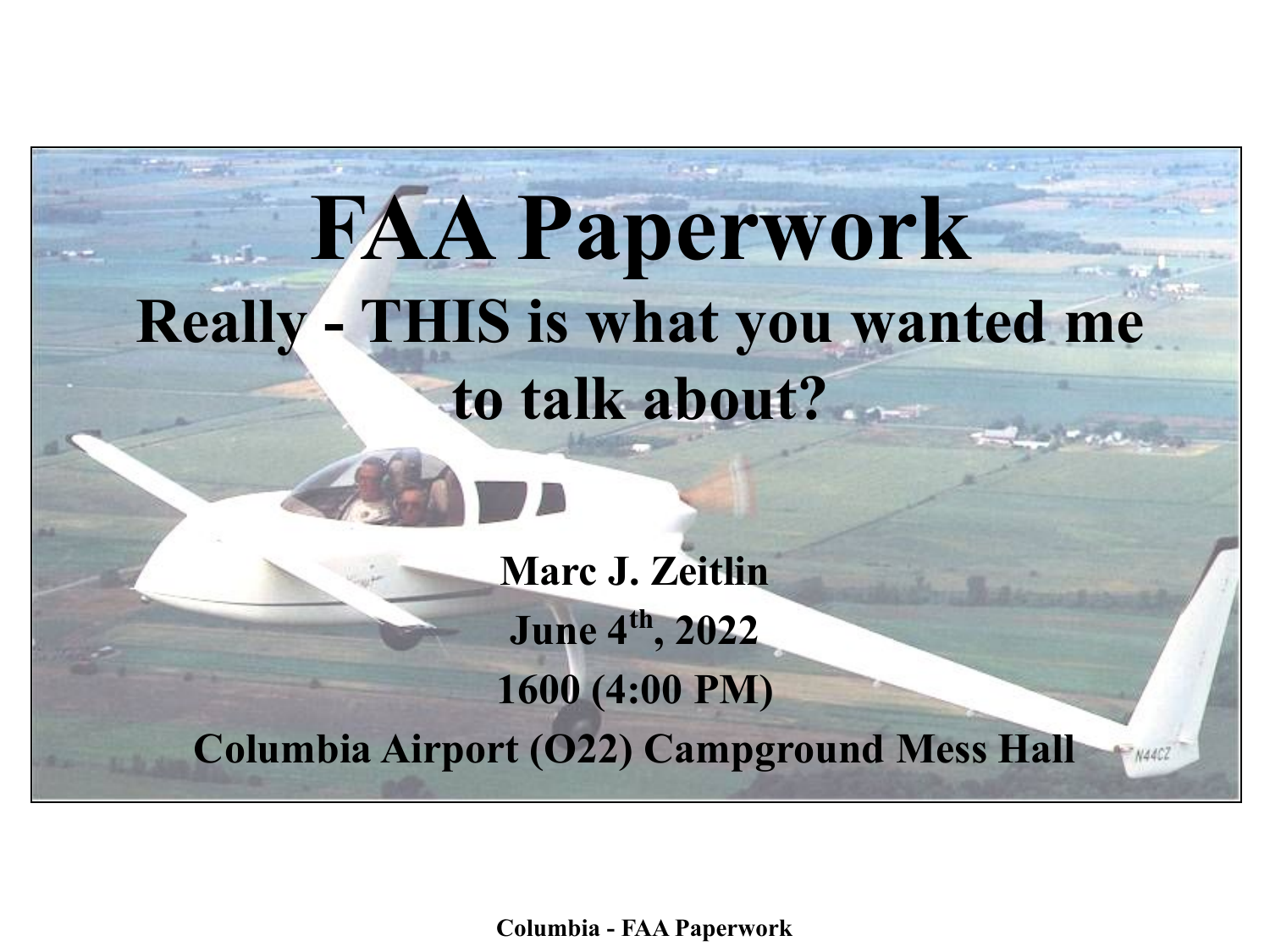

- *• What am I NOT Going to Talk About wrt FAA Paperwork*
- *• Buying / Selling a Legal, Flying Experimental Amateur Built Aircraft*
	- *– Minimum Required Paperwork*
	- *– Additional Possibilities*
- *• Buying / Selling Something Else That has Previously Been Legally Flown*
	- *– Minimum Required Paperwork*
	- *– Additional Possibilities*
- *• Buying / Selling a Never Flown/Registered Project*
	- *– Minimum Required Paperwork*
	- *– Additional Possibilities*
- *• References*
- *• Any Other Damn Thing Anyone Wants to Discuss, Including Previous Presentations, Given The Stultifying Nature of FAA Paperwork Discussions*
- *• Questions and Answer until done (ANY topic)*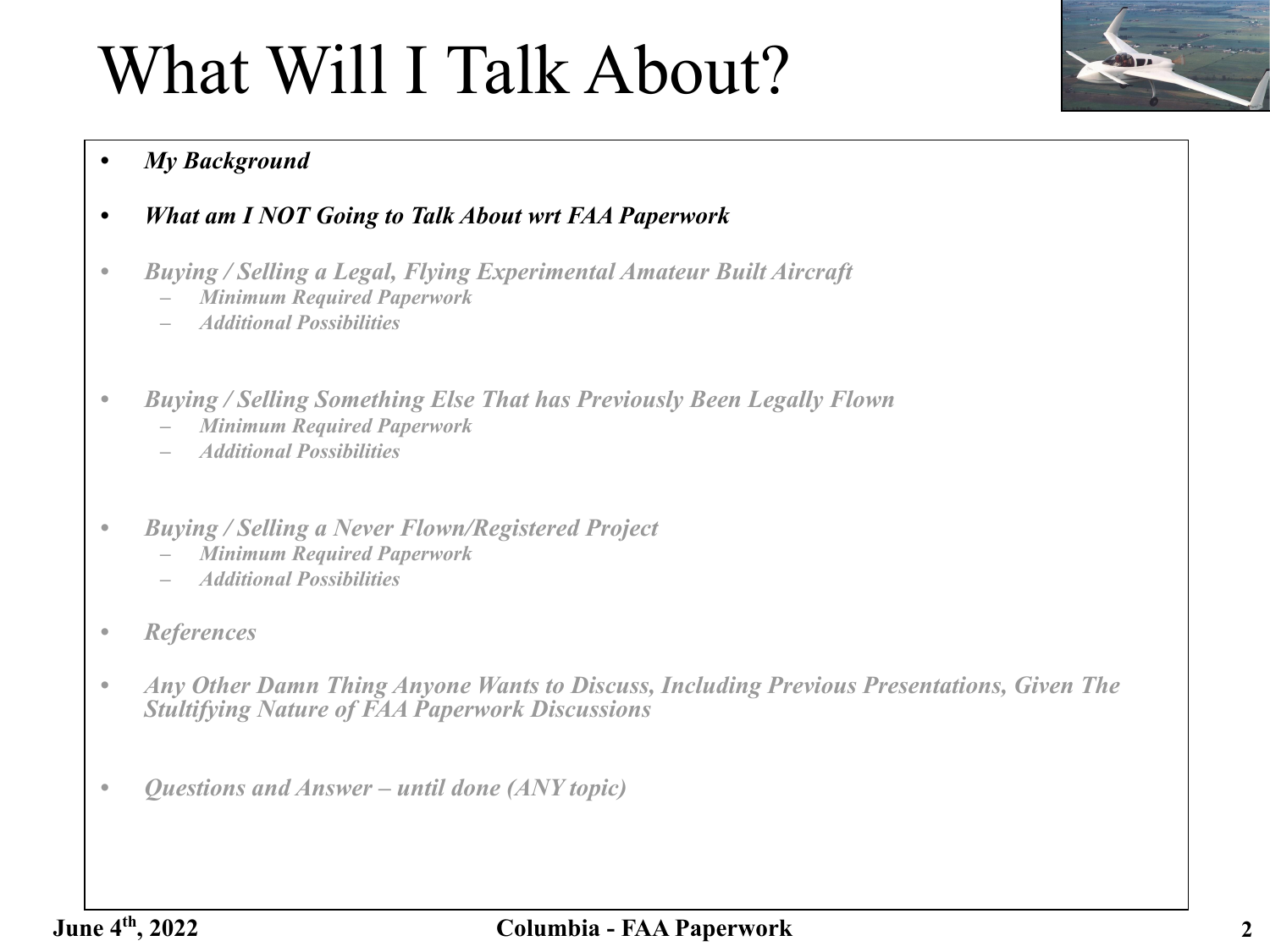- Biography / Resume'
	- <http://www.mdzeitlin.com/Marc/bio.html>
	- <https://www.burnsideaerospace.com/resume/>
- Built Quickie Q2 (1980 1985)
- Built COZY MKIV #386, N83MZ  $-$  ~1785 flying hours
- Started / Administer Unofficial COZY Builders Web Page and COZY Builders Mailing List (~725 members)
- As **Burnside Aerospace**, provide:
	- E-AB / canard A&P services (Pre-Buy, Pre-Sale, Condition Inspection, Builder Assist, Modifications, Upgrades, Sale Assistance, etc.)
	- Consulting to multiple commercial clients re: canard composite aircraft, Design Reviews, etc.
- I provide **UNOFFICIAL** technical support for **COZY** aircraft (and other canards) to all builders, flyers and prospective builders
- Enough of that

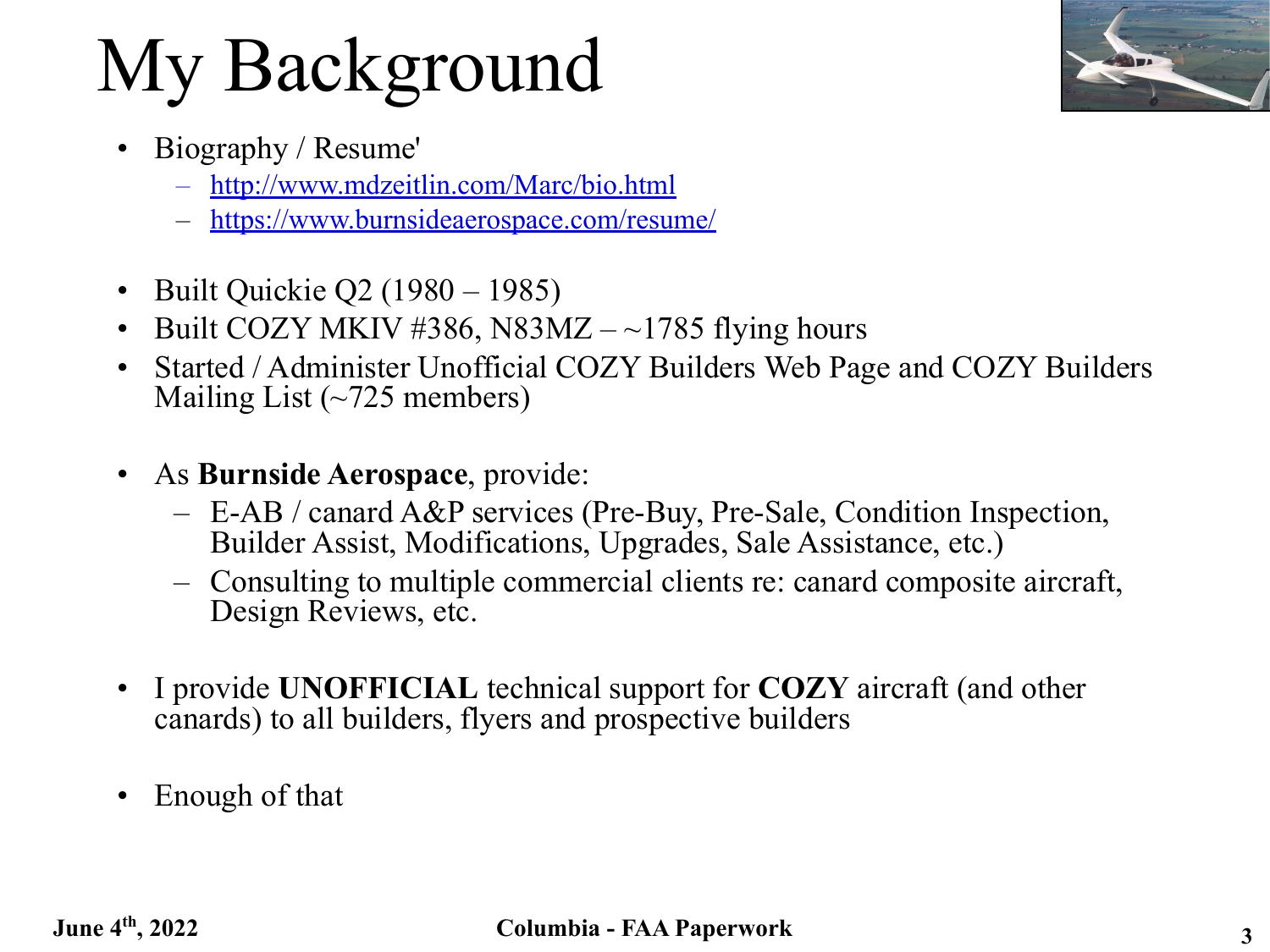

## What Am I NOT Going To Talk About wrt FAA Paperwork

- **• For Buyers:**
	- How to Find a Good Airplane to Purchase
	- How to Do / Get a Pre-Buy Examination
	- Who Should You Get to Do a PB/PS Examination
	- How to Pay for Your Purchase
	- Any Other Damn Thing Other Than That Listed In The "What Will I Talk About" Page

### **• For Sellers:**

- Whether or Not You Should Sell Your Plane
- How To Prepare Your Plane for Sale
- What You Should Do with the \$\$\$ You Get From Selling Your Plane
- Any Other Damn Thing Other Than That Listed In The "What Will I Talk About" Page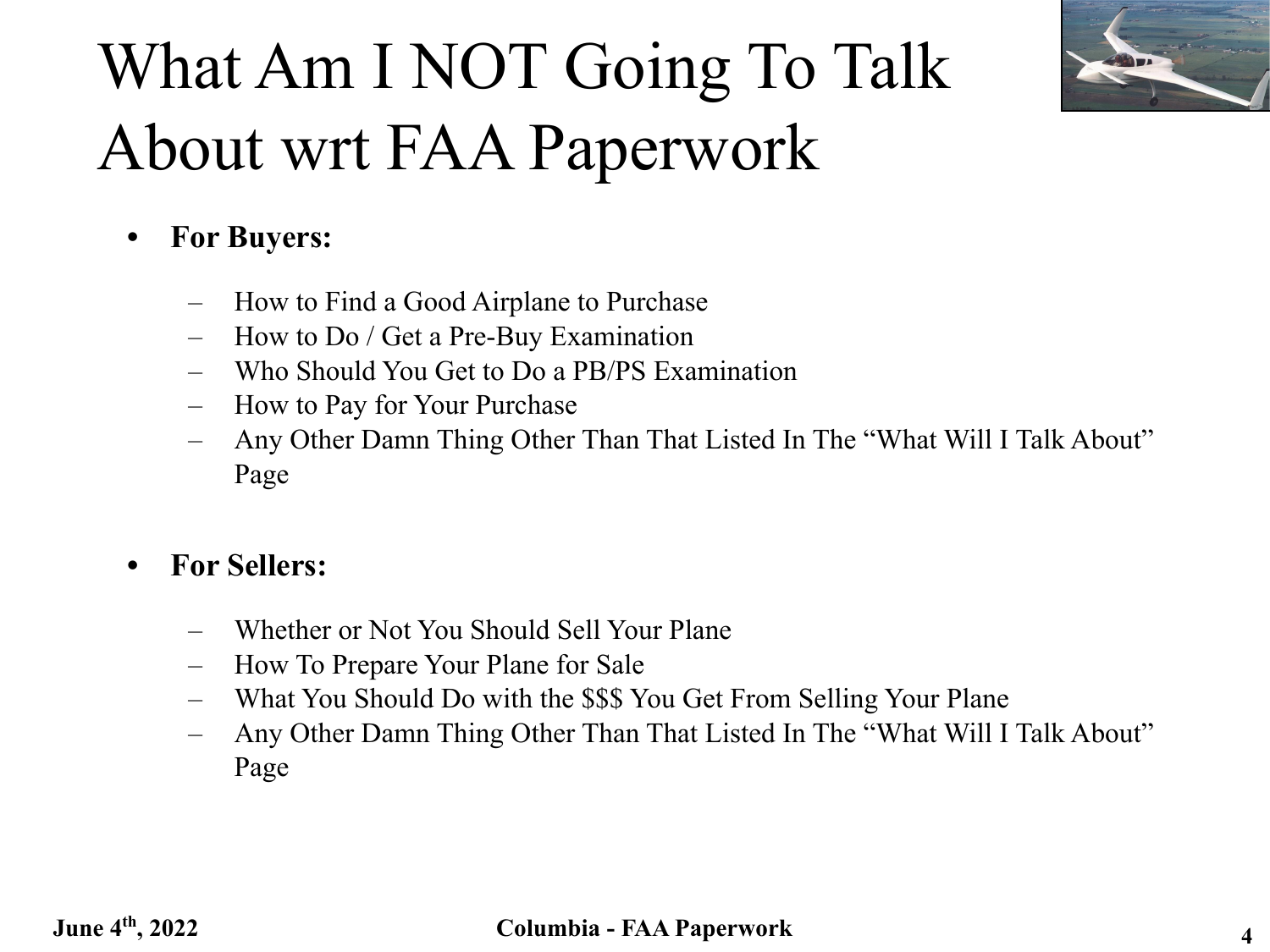

- *• What am I NOT Going to Talk About wrt FAA Paperwork*
- *• Buying / Selling a Legal, Flying Experimental Amateur Built Aircraft*
	- *– Minimum Required Paperwork*
	- *– Additional Possibilities*
- *• Buying / Selling Something Else That has Previously Been Legally Flown*
	- *– Minimum Required Paperwork*
	- *– Additional Possibilities*
- *• Buying / Selling a Never Flown/Registered Project*
	- *– Minimum Required Paperwork*
	- *– Additional Possibilities*
- *• References*
- *• Any Other Damn Thing Anyone Wants to Discuss, Including Previous Presentations, Given The Stultifying Nature of FAA Paperwork Discussions*
- *• Questions and Answer until done (ANY topic)*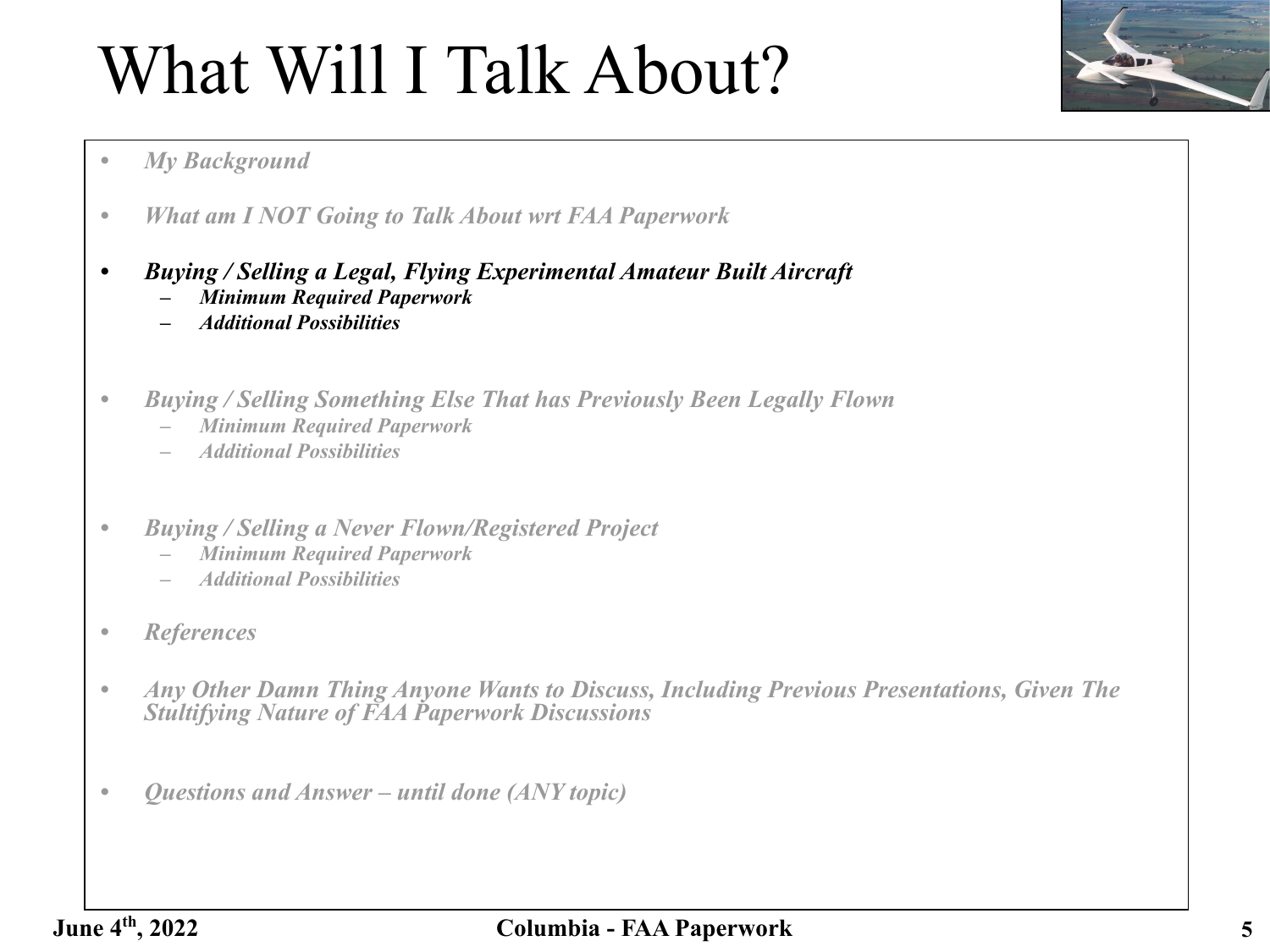- 
- Minimum Required Paperwork Seller's Existing FAA Registration 8050-3



**June 4th, 2022 Columbia - FAA Paperwork**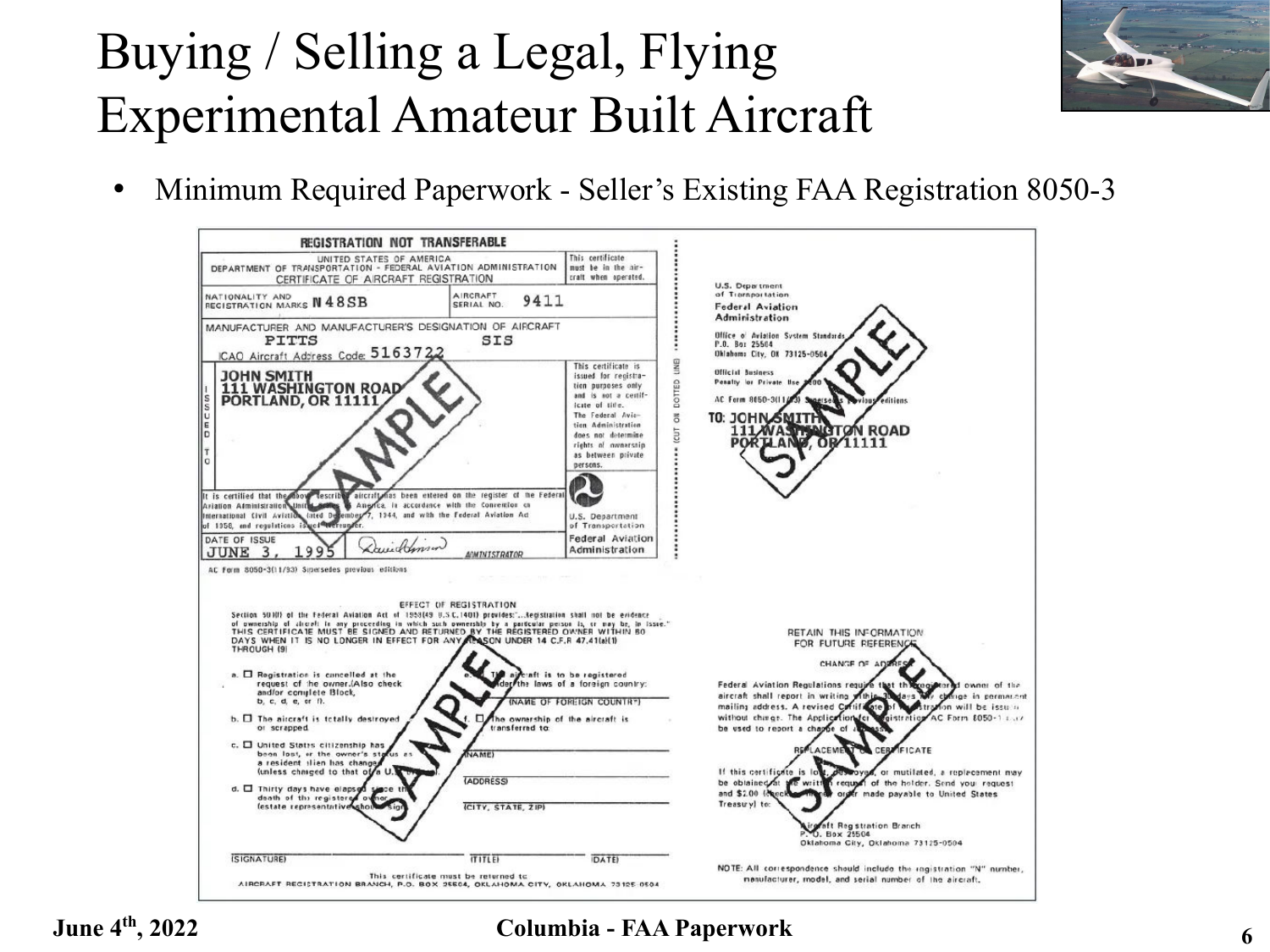

OMB Control No. 2120-0042

Collection Expires 03/31/2024

- Minimum Required Paperwork
	- Buyer's FAA 8050-1 New Registration Application

#### UNITED STATES OF AMERICA - DEPARTMENT OF TRANSPORTATION FEDERAL AVIATION ADMINISTRATION - MIKE MONRONEY AERONAUTICAL CENTER AIRCRAFT REGISTRATION APPLICATION

| 11         | <b>UNITED STATES</b><br>N<br>REGISTRATION<br><b>NUMBER</b>                                                                                                                                                                                                                                                                                                                                                                                | 4) TYPE OF REGISTRATION                                                                                   | 1. Individual<br>2. Partnership<br>3. Corporation                                                                                                                                                                                                                                                                                                                                                                                                                                                                                                                                                                                                                                                                                |  |  |  |
|------------|-------------------------------------------------------------------------------------------------------------------------------------------------------------------------------------------------------------------------------------------------------------------------------------------------------------------------------------------------------------------------------------------------------------------------------------------|-----------------------------------------------------------------------------------------------------------|----------------------------------------------------------------------------------------------------------------------------------------------------------------------------------------------------------------------------------------------------------------------------------------------------------------------------------------------------------------------------------------------------------------------------------------------------------------------------------------------------------------------------------------------------------------------------------------------------------------------------------------------------------------------------------------------------------------------------------|--|--|--|
| 21         | <b>AIRCRAFT</b><br>MANUFACTURER<br>AND MODEL                                                                                                                                                                                                                                                                                                                                                                                              | (Check one box.)                                                                                          | 4. Co-Owner<br>5. Government<br>7. Limited Liability Company (LLC)                                                                                                                                                                                                                                                                                                                                                                                                                                                                                                                                                                                                                                                               |  |  |  |
|            | 3) AIRCRAFT<br><b>SERIAL</b><br><b>NUMBER</b>                                                                                                                                                                                                                                                                                                                                                                                             |                                                                                                           | B. Non-Citizen Corporation<br>9. Non-Citizen Corporation Co-Owner                                                                                                                                                                                                                                                                                                                                                                                                                                                                                                                                                                                                                                                                |  |  |  |
|            | NAME(S) OF APPLICANT(S) [Person(s) shown on evidence of ownership. If individual, give last name, first name and middle initial.]                                                                                                                                                                                                                                                                                                         |                                                                                                           |                                                                                                                                                                                                                                                                                                                                                                                                                                                                                                                                                                                                                                                                                                                                  |  |  |  |
|            | 6) TELEPHONE NUMBER: (                                                                                                                                                                                                                                                                                                                                                                                                                    |                                                                                                           |                                                                                                                                                                                                                                                                                                                                                                                                                                                                                                                                                                                                                                                                                                                                  |  |  |  |
| n          | MAILING ADDRESS (Permanent mailing address for first applicant on list.)<br>NUMBER AND STREET:                                                                                                                                                                                                                                                                                                                                            |                                                                                                           |                                                                                                                                                                                                                                                                                                                                                                                                                                                                                                                                                                                                                                                                                                                                  |  |  |  |
|            | RURAL ROUTE:                                                                                                                                                                                                                                                                                                                                                                                                                              |                                                                                                           | <b>P.O. BOX</b>                                                                                                                                                                                                                                                                                                                                                                                                                                                                                                                                                                                                                                                                                                                  |  |  |  |
|            | CITY:                                                                                                                                                                                                                                                                                                                                                                                                                                     | STATE: ZIP: 21P:                                                                                          |                                                                                                                                                                                                                                                                                                                                                                                                                                                                                                                                                                                                                                                                                                                                  |  |  |  |
| g)         | PHYSICAL ADDRESS/LOCATION IF PO BOX, MAIL DROP OR RURAL ROUTE BOX USED FOR MAILING ADDRESS                                                                                                                                                                                                                                                                                                                                                |                                                                                                           |                                                                                                                                                                                                                                                                                                                                                                                                                                                                                                                                                                                                                                                                                                                                  |  |  |  |
|            | NUMBER AND STREET:<br>DESCRIPTION OF<br>LOCATION:                                                                                                                                                                                                                                                                                                                                                                                         |                                                                                                           |                                                                                                                                                                                                                                                                                                                                                                                                                                                                                                                                                                                                                                                                                                                                  |  |  |  |
|            | CITY:                                                                                                                                                                                                                                                                                                                                                                                                                                     | STATE: ZIP:                                                                                               |                                                                                                                                                                                                                                                                                                                                                                                                                                                                                                                                                                                                                                                                                                                                  |  |  |  |
|            | 9)                                                                                                                                                                                                                                                                                                                                                                                                                                        | CHECK HERE IF YOU ARE ONLY REPORTING A CHANGE OF ADDRESS                                                  |                                                                                                                                                                                                                                                                                                                                                                                                                                                                                                                                                                                                                                                                                                                                  |  |  |  |
|            | c. A non-citizen corporation organized and doing business under the laws of (state)<br>and said aircraft<br>is based and primarily used in the United States. Records of flight hours are available for inspection at (provide complete physical address)                                                                                                                                                                                 |                                                                                                           |                                                                                                                                                                                                                                                                                                                                                                                                                                                                                                                                                                                                                                                                                                                                  |  |  |  |
|            | d. A corporation using a voting trust to qualify. Enter name of trustee                                                                                                                                                                                                                                                                                                                                                                   |                                                                                                           |                                                                                                                                                                                                                                                                                                                                                                                                                                                                                                                                                                                                                                                                                                                                  |  |  |  |
| (2)<br>(3) | If box c or d above is checked, I, the below signed, certify that I am authorized, by the applicant shown above, to sign corporate documents and to<br>seek aircraft registration on behalf of the entity and that I will provide the same authorization if requested;<br>That the aircraft is not registered under the laws of any foreign country; and                                                                                  |                                                                                                           |                                                                                                                                                                                                                                                                                                                                                                                                                                                                                                                                                                                                                                                                                                                                  |  |  |  |
| (4)        | That legal evidence of ownership is attached or has been filed with the Federal Aviation Administration.<br>ANY AND ALL SIGNATORIES OF THIS APPLICATION MUST READ THE FOLLOWING AND UNDERSTAND THAT, BY APPLYING<br>A SIGNATURE TO THIS DOCUMENT. THEY ARE SUBJECT TO THE REFERENCED STATUTES AND ASSOCIATED PENALTIES.                                                                                                                   |                                                                                                           |                                                                                                                                                                                                                                                                                                                                                                                                                                                                                                                                                                                                                                                                                                                                  |  |  |  |
|            | I/we hereby certify that the information provided in, and in any attachments to, this application for aircraft registration is true, accurate and correct to the best of my/our<br>fictitious or fraudulent statement/entry; or c) provide any inaccurate, false statement/information can subject me to criminal prosecution (49 U.S.C. § 46306), and the<br>registration of the subject aircraft may be delayed, denied and/or revoked. |                                                                                                           | knowledge and belief. I/we understand that the FAA administrator will rely on the information I/we provide in determining my/our qualification for aircraft registration. I/we<br>understand that whoever, in any matter within the jurisdiction of any department or agency of the United States, knowingly and willfully falsifies, conceals, or covers up by<br>any trick, scheme, or device any material fact(s), statement(s), representation(s) or entry(ies) may be fined up to \$500,000 or imprisoned for not more than five (5) years or<br>both (18 U.S.C. §§ 1001 and 3571). Uwe understand that to knowingly and witfully: a) faisify or conceal a material fact; or b) use a document knowing it contains a false, |  |  |  |
|            |                                                                                                                                                                                                                                                                                                                                                                                                                                           | NOTE: If executed for co-ownership, all applicants must sign. Use next page and add page(s) if necessary. |                                                                                                                                                                                                                                                                                                                                                                                                                                                                                                                                                                                                                                                                                                                                  |  |  |  |
|            |                                                                                                                                                                                                                                                                                                                                                                                                                                           |                                                                                                           | DATE:                                                                                                                                                                                                                                                                                                                                                                                                                                                                                                                                                                                                                                                                                                                            |  |  |  |
| 11)        | SIGNATURE:<br>TYPED/PRINTED                                                                                                                                                                                                                                                                                                                                                                                                               | TITLE:                                                                                                    |                                                                                                                                                                                                                                                                                                                                                                                                                                                                                                                                                                                                                                                                                                                                  |  |  |  |
| 12)        | NAME:<br>SIGNATURE:                                                                                                                                                                                                                                                                                                                                                                                                                       |                                                                                                           | DATE:                                                                                                                                                                                                                                                                                                                                                                                                                                                                                                                                                                                                                                                                                                                            |  |  |  |

U.S. aircraft to be operated for up to 90 days within the United States when a copy of the signed aircraft registration application is carried in the aircraft while awaiting issuance and receipt of the new registration certifica Page 1

AC Form 8050-1 (04/21)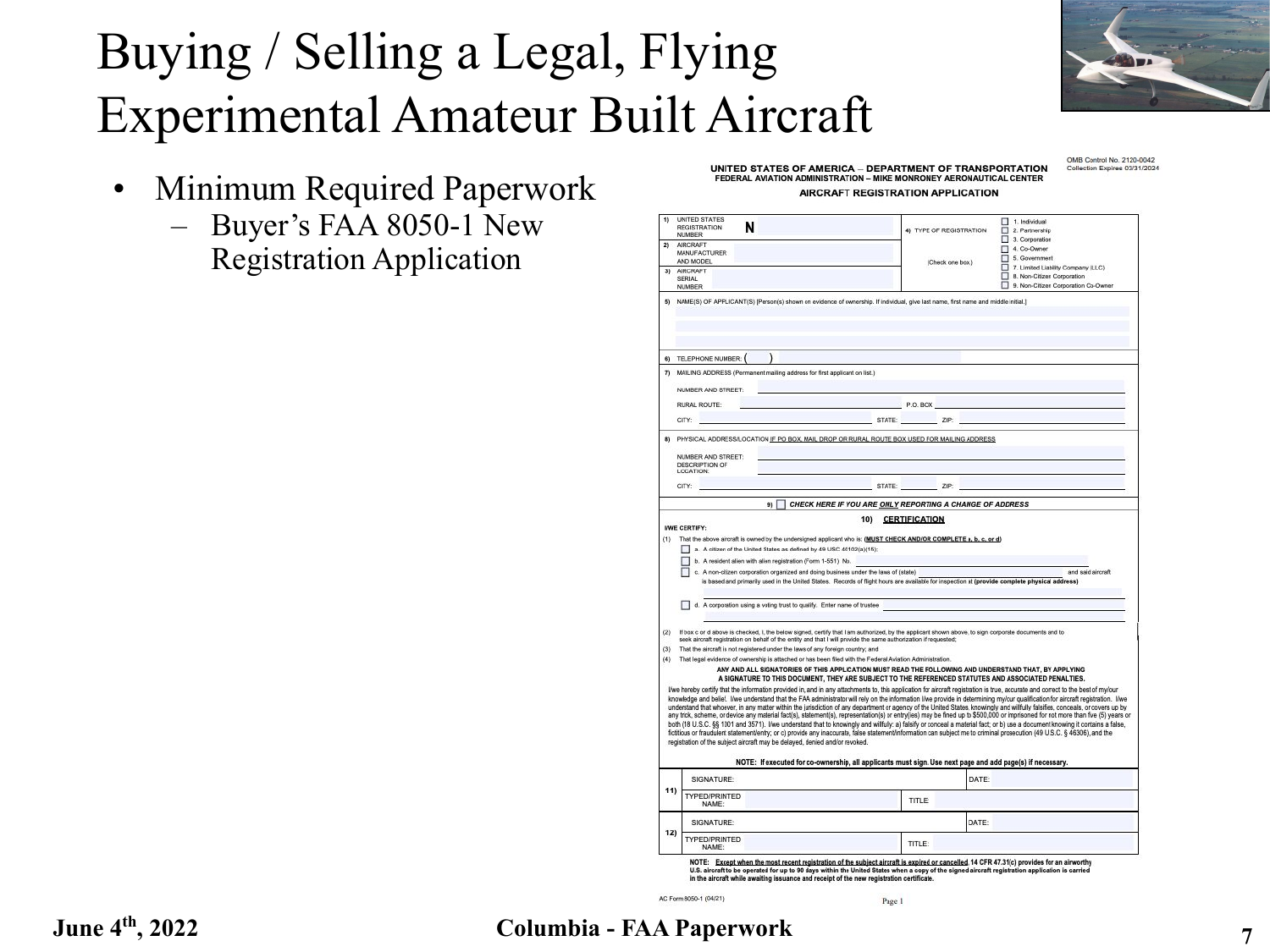

- Minimum Required Paperwork – FAA 8050-2 Bill Of Sale
	- All Names, Addresses, Data MUST match between all 3 documents

|                      | <b>AIRCRAFT BILL OF SALE</b><br>FOR AND IN CONSIDERATION OF \$<br><b>AS FOLLOWS:</b><br><b>UNITED STATES</b><br><b>REGISTRATION NUMBER</b> | THE<br>UNDERSIGNED OWNER(S) OF THE FULL LEGAL AND<br>BENEFICIAL TITLE OF THE AIRCRAFT DESCRIBED         |                                                |
|----------------------|--------------------------------------------------------------------------------------------------------------------------------------------|---------------------------------------------------------------------------------------------------------|------------------------------------------------|
|                      |                                                                                                                                            |                                                                                                         |                                                |
|                      |                                                                                                                                            |                                                                                                         |                                                |
|                      |                                                                                                                                            |                                                                                                         |                                                |
|                      | <b>AIRCRAFT MANUFACTURER &amp; MODEL</b>                                                                                                   |                                                                                                         |                                                |
| AIRCRAFT SERIAL NO.  |                                                                                                                                            |                                                                                                         |                                                |
| <b>DOES THIS</b>     | HEREBY SELL, GRANT, TRANSFER AND<br>DELIVER ALL RIGHTS, TITLE, AND INTERESTS<br>IN AND TO SUCH AIRCRAFT UNTO:                              | <b>DAY OF</b>                                                                                           | Do Not Write In This Block<br>FOR FAA USE ONLY |
| PURCHASER<br>AND TO  | <b>DEALER CERTIFICATE NUMBER</b><br>SINGULARLY THE SAID AIRCRAFT FOREVER, AND WARRANTS THE TITLE THEREOF:                                  | EXECUTORS, ADMINISTRATORS, AND ASSIGNS TO HAVE AND TO HOLD                                              |                                                |
|                      |                                                                                                                                            |                                                                                                         |                                                |
| IN TESTIMONY WHEREOF | <b>HAVE SET</b><br>NAME(S) OF SELLER<br>(TYPED OR PRINTED)                                                                                 | <b>HAND AND SEAL THIS</b><br>SIGNATURE(S)<br>(IN INK) (IF EXECUTED FOR<br>CO-OWNERSHIP, ALL MUST SIGN.) | DAY OF<br>TITLE<br>(TYPED OR PRINTED)          |
| SELLER               |                                                                                                                                            |                                                                                                         |                                                |
|                      |                                                                                                                                            |                                                                                                         |                                                |

#### **June 4th, 2022 Columbia - FAA Paperwork**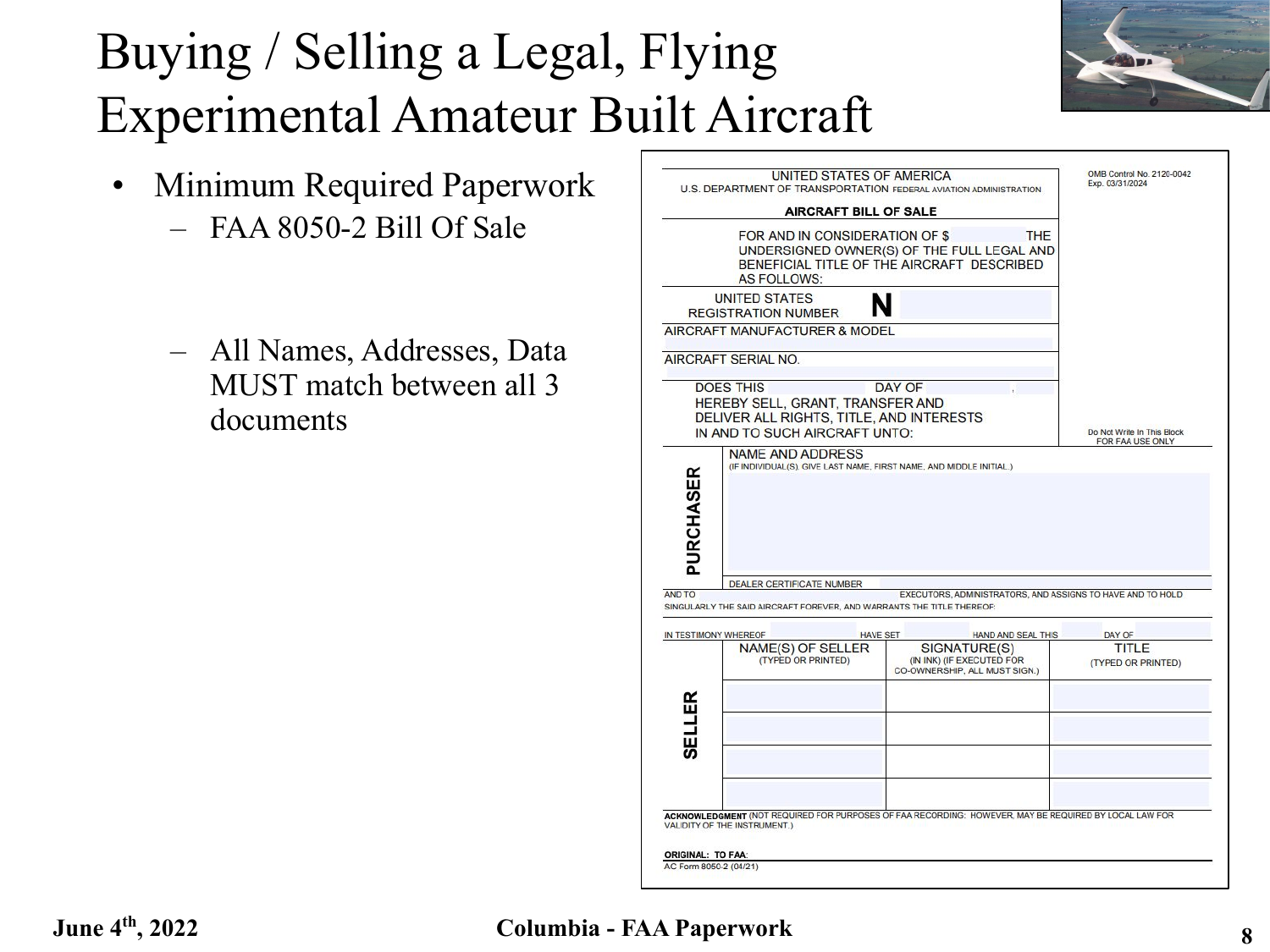

- Minimum Required Paperwork
	- Buyer's Check for \$5 made out to the "FAA Aircraft Registration Branch"

| TO THE NATIONAL BANK of COMMERCE in ST. LOUIS.           |                                      |
|----------------------------------------------------------|--------------------------------------|
|                                                          |                                      |
| au to the order of<br>John Danith or bearer The D 288002 |                                      |
|                                                          |                                      |
| St. Louis, Ma                                            | HROUGH THE ST, LOUIS CLEARING HOUSE. |
| $V_{ov}$ / 1.907                                         | President                            |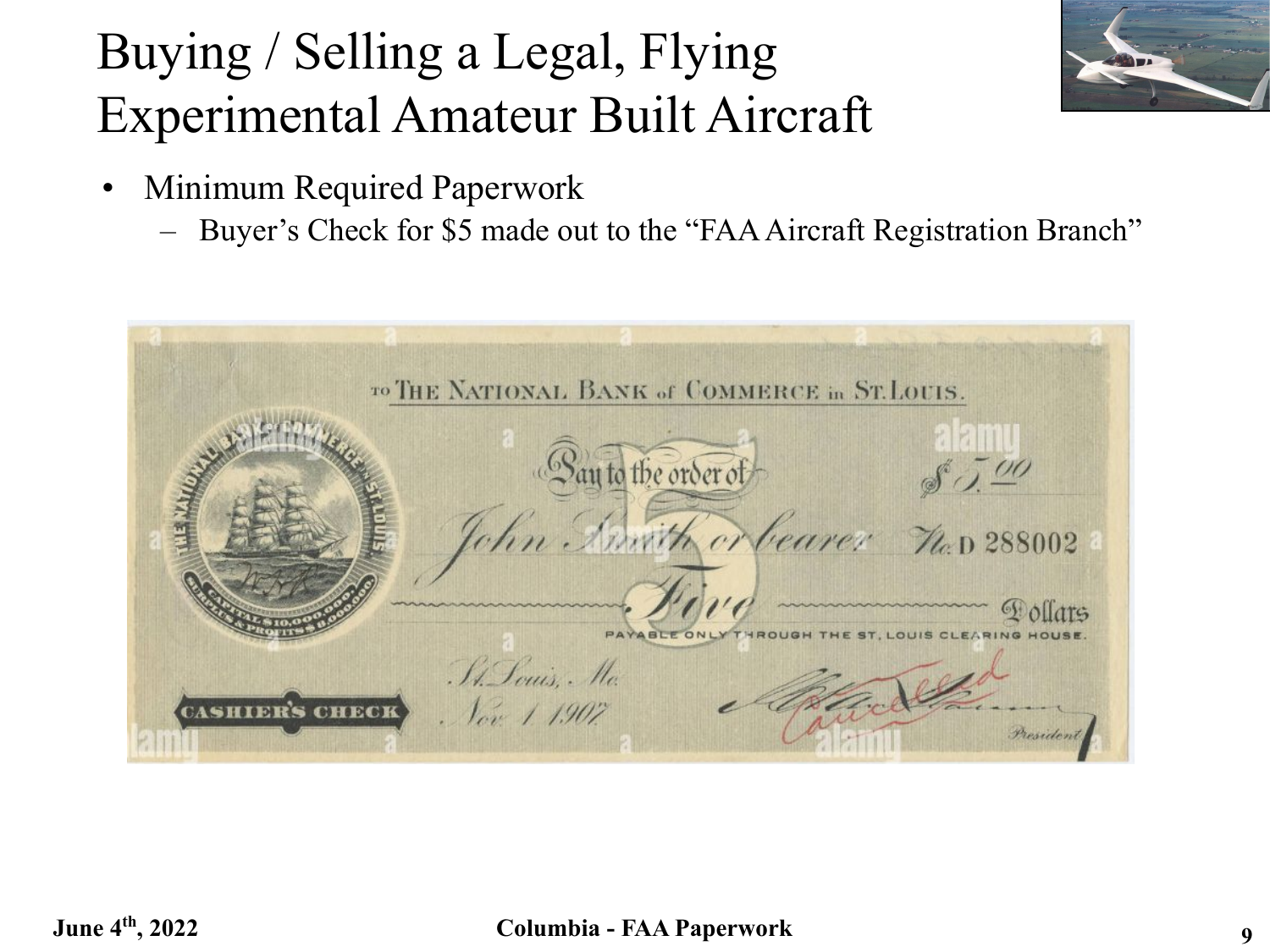

- Additional Possibilities
	- Other Sales Agreements
	- Liability Waivers
	- Anything Else the Two Of You Believe Is Necessary
	- (references at the end)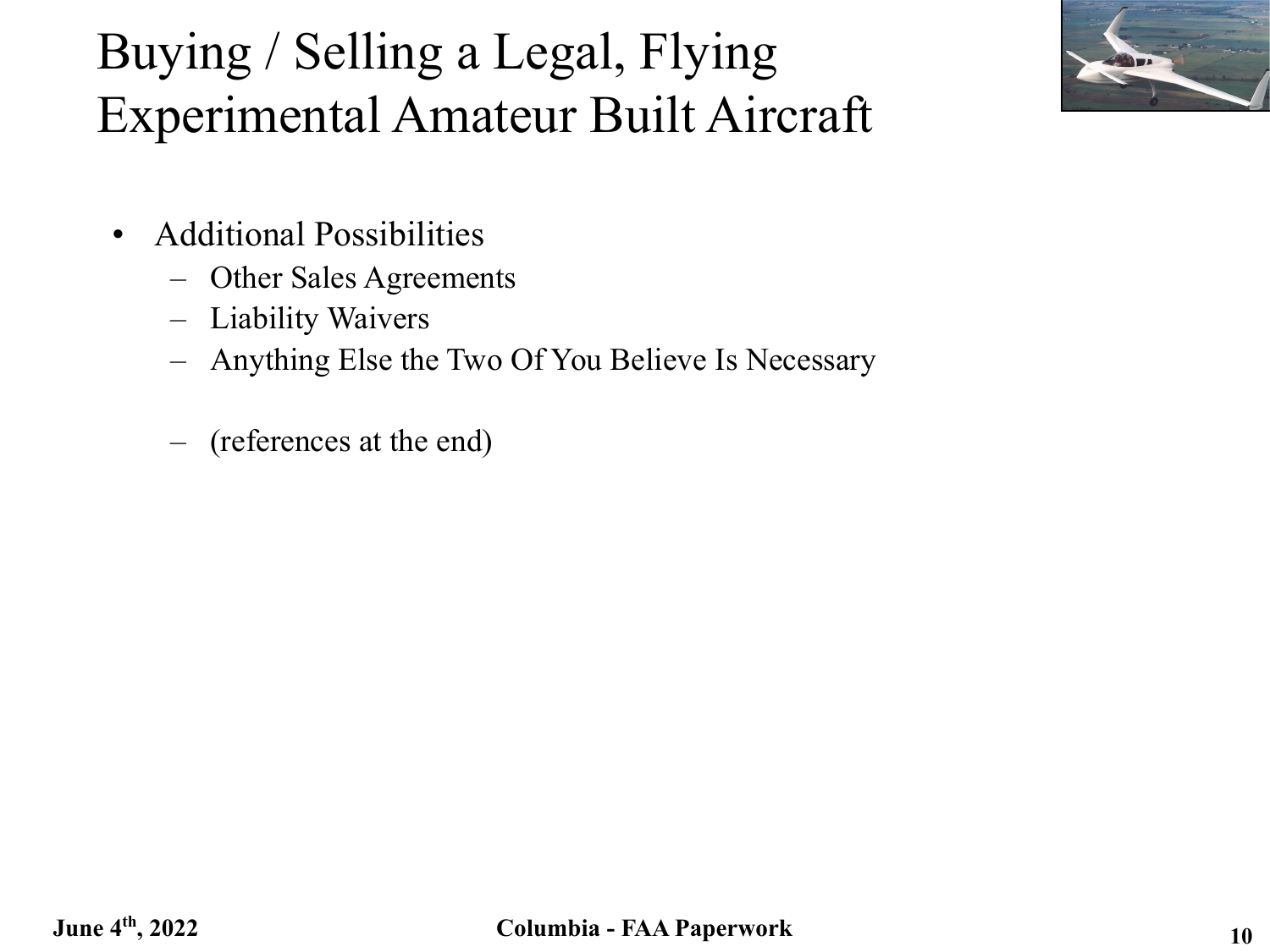

- *• What am I NOT Going to Talk About wrt FAA Paperwork*
- *• Buying / Selling a Legal, Flying Experimental Amateur Built Aircraft*
	- *– Minimum Required Paperwork*
	- *– Additional Possibilities*
- *• Buying / Selling Something Else That has Previously Been Legally Flown*
	- *– Minimum Required Paperwork*
	- *– Additional Possibilities*
- *• Buying / Selling a Never Flown/Registered Project*
	- *– Minimum Required Paperwork*
	- *– Additional Possibilities*
- *• References*
- *• Any Other Damn Thing Anyone Wants to Discuss, Including Previous Presentations, Given The Stultifying Nature of FAA Paperwork Discussions*
- *• Questions and Answer until done (ANY topic)*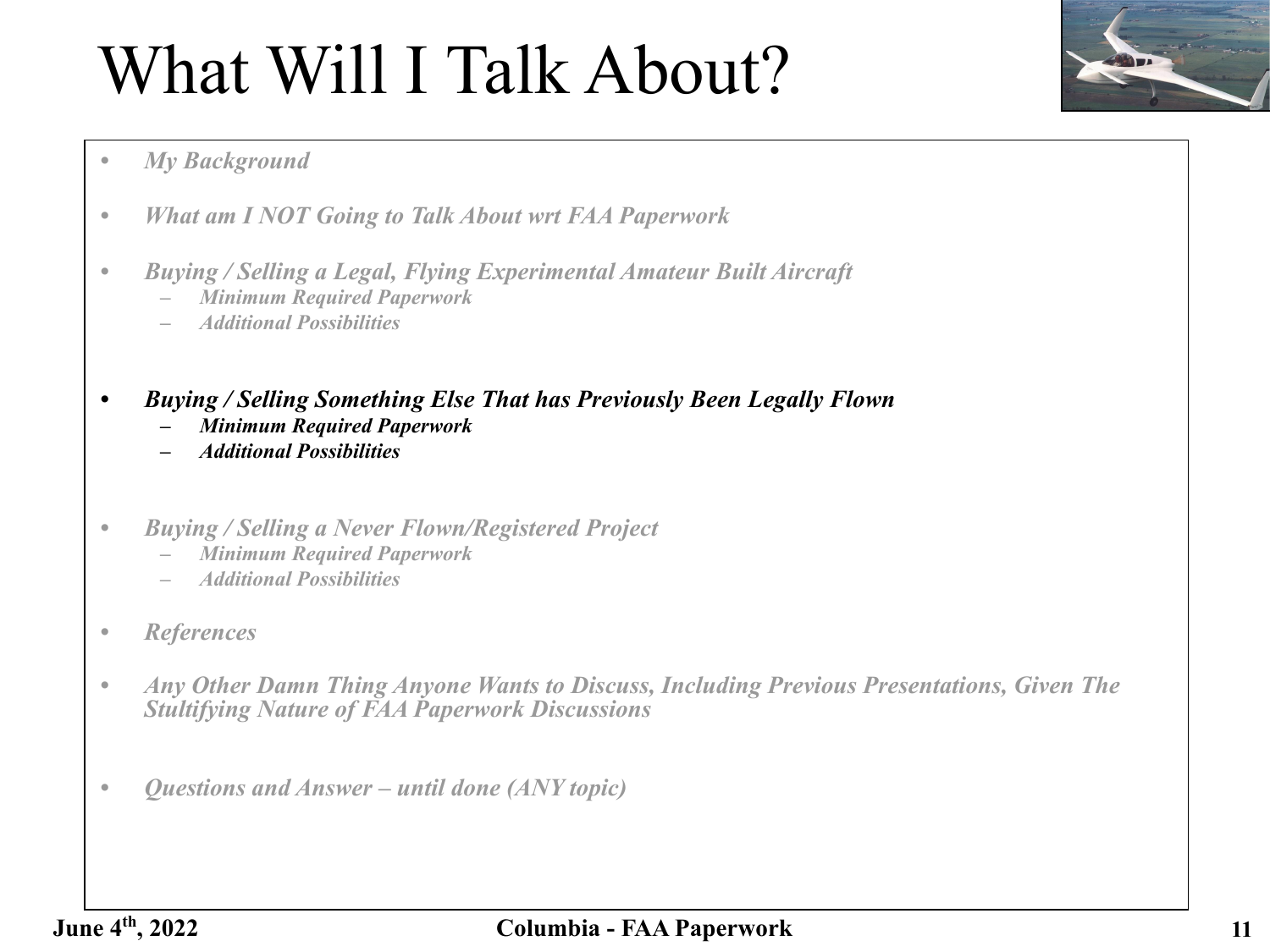

### Buying / Selling Something Else That has Previously Been Legally Flown

- Minimum Required Paperwork EXACTLY THE SAME
	- Existing Registration
	- New Registration Application
	- Bill Of Sale
	- Check for \$5
- Additional Possibilities
	- Other Sales Agreements
	- Liability Waivers
	- Anything Else the Two Of You Believe Is Necessary
- Exceptions? Something's missing? Registration Expired? AWC rescinded?
	- Contact Your Local FSDO ask them what you need. They may or may not know the answer, or may give you a wrong answer, but since they're the ones you're going to have to deal with, whatever they say is the answer, even if it's wrong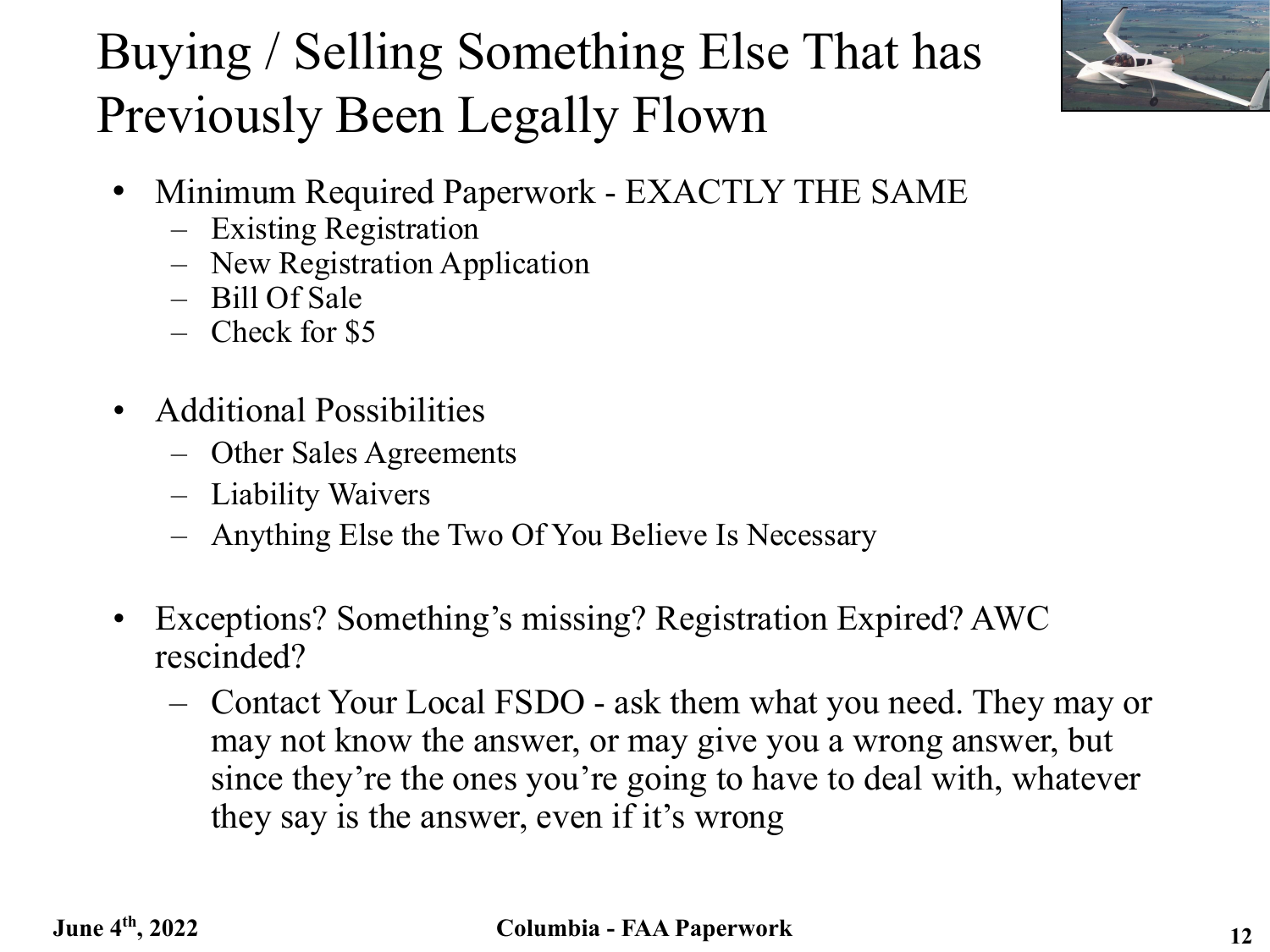

- *• What am I NOT Going to Talk About wrt FAA Paperwork*
- *• Buying / Selling a Legal, Flying Experimental Amateur Built Aircraft*
	- *– Minimum Required Paperwork*
	- *– Additional Possibilities*
- *• Buying / Selling Something Else That has Previously Been Legally Flown*
	- *– Minimum Required Paperwork*
	- *– Additional Possibilities*
- *• Buying / Selling a Never Flown/Registered Project*
	- *– Minimum Required Paperwork*
	- *– Additional Possibilities*
- *• References*
- *• Any Other Damn Thing Anyone Wants to Discuss, Including Previous Presentations, Given The Stultifying Nature of FAA Paperwork Discussions*
- *• Questions and Answer until done (ANY topic)*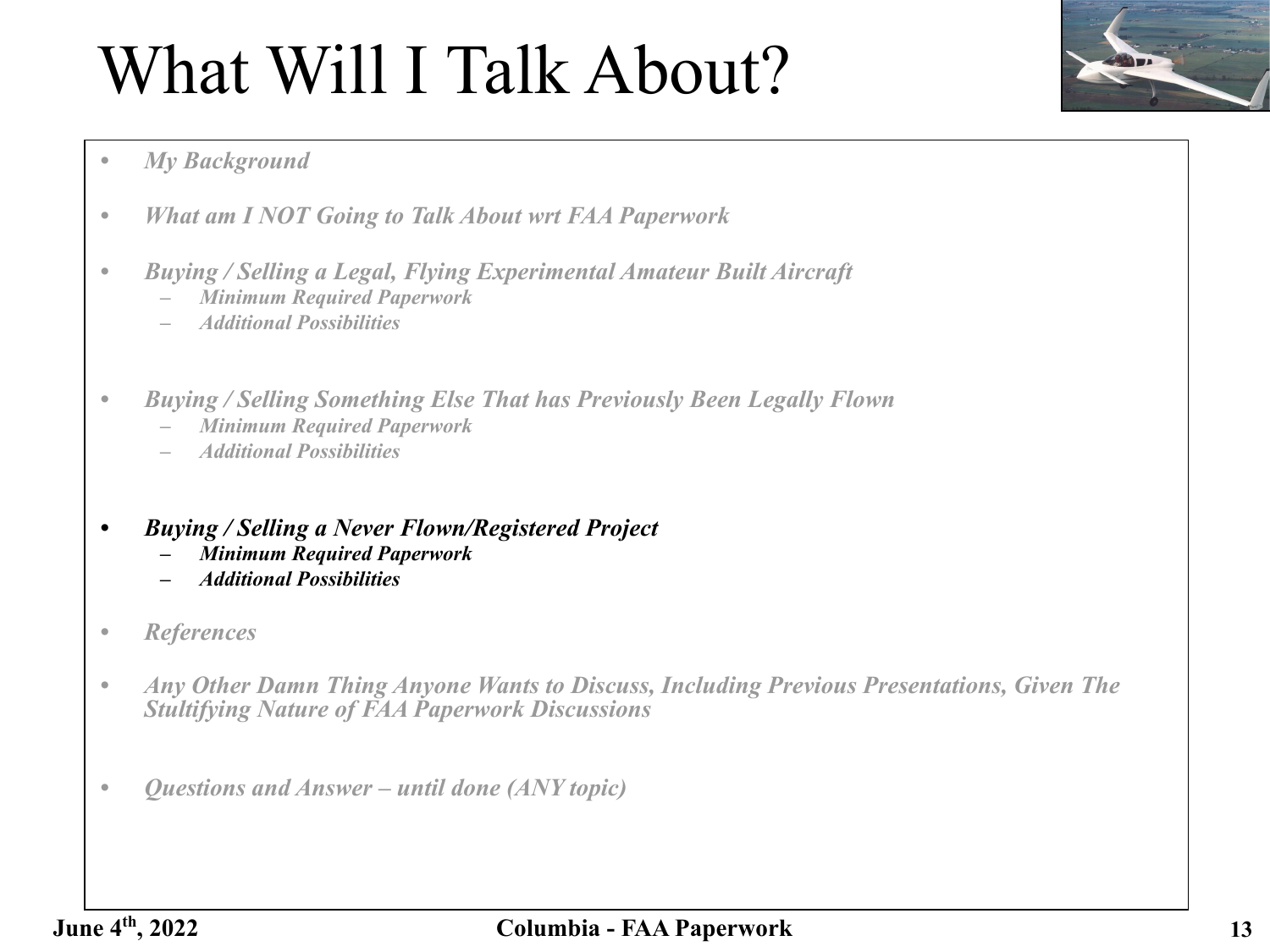## Buying / Selling a Never Flown/Registered Project



- Minimum Required Paperwork
	- Absolutely nothing, legally the FAA doesn't give a Flying  $F^*ck$ about a thing that has never been an airplane
- Additional Possibilities
	- Previous Builder's Logs useful for convincing FAA/DAR of Amateur Built Nature of Aircraft
	- Previous Builder's pictures of Build useful for convincing FAA/DAR of Amateur Built Nature of Aircraft
	- Bill of Sale for Project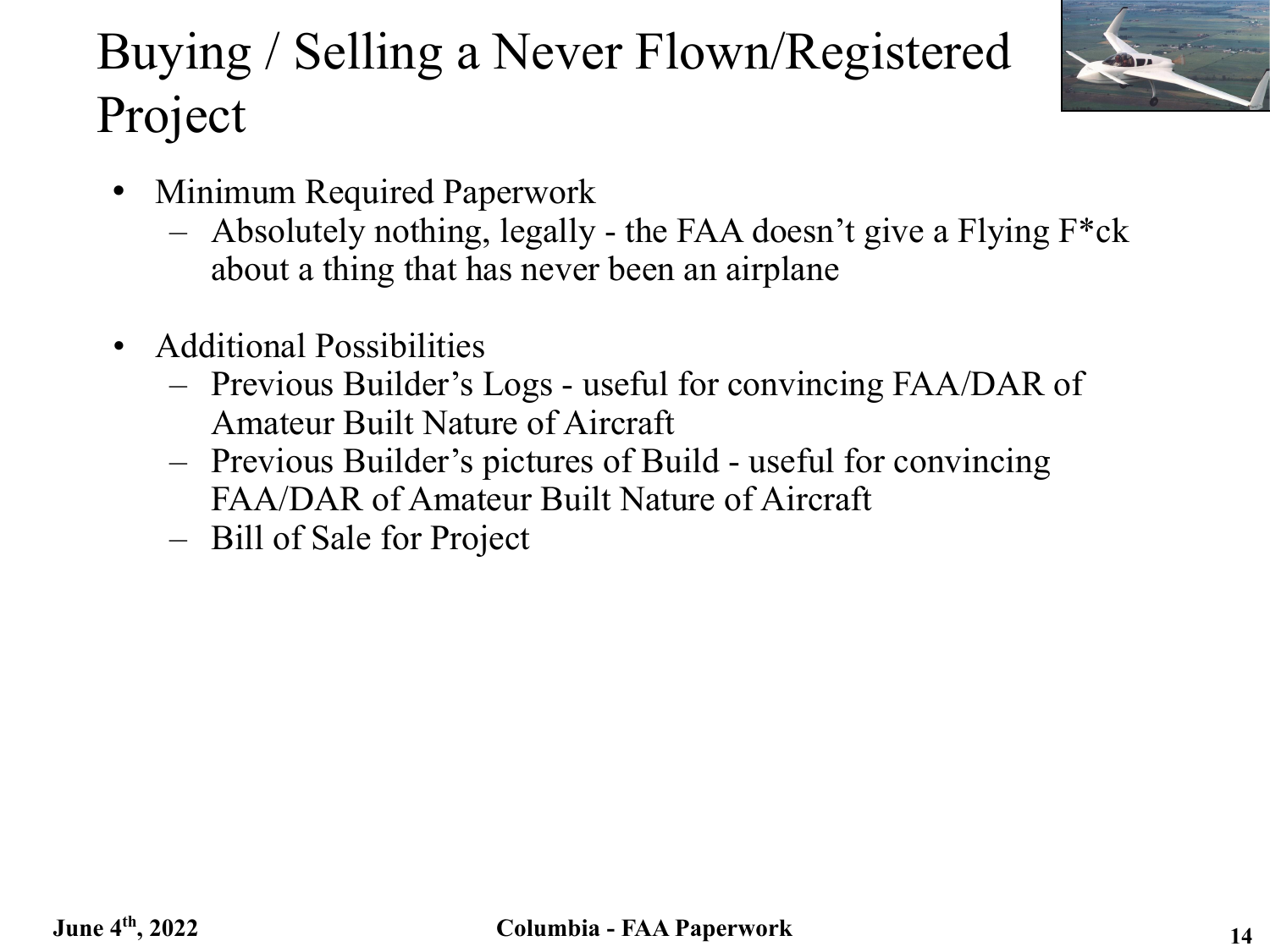

#### *• My Background*

- *• What am I NOT Going to Talk About wrt FAA Paperwork*
- *• Buying / Selling a Legal, Flying Experimental Amateur Built Aircraft*
	- *– Minimum Required Paperwork*
	- *– Additional Possibilities*
- *• Buying / Selling Something Else That has Previously Been Legally Flown*
	- *– Minimum Required Paperwork*
	- *– Additional Possibilities*
- *• Buying / Selling a Never Flown/Registered Project*
	- *– Minimum Required Paperwork*
	- *– Additional Possibilities*

### *• References*

- *• Any Other Damn Thing Anyone Wants to Discuss, Including Previous Presentations, Given The Stultifying Nature of FAA Paperwork Discussions*
- *• Questions and Answer until done (ANY topic)*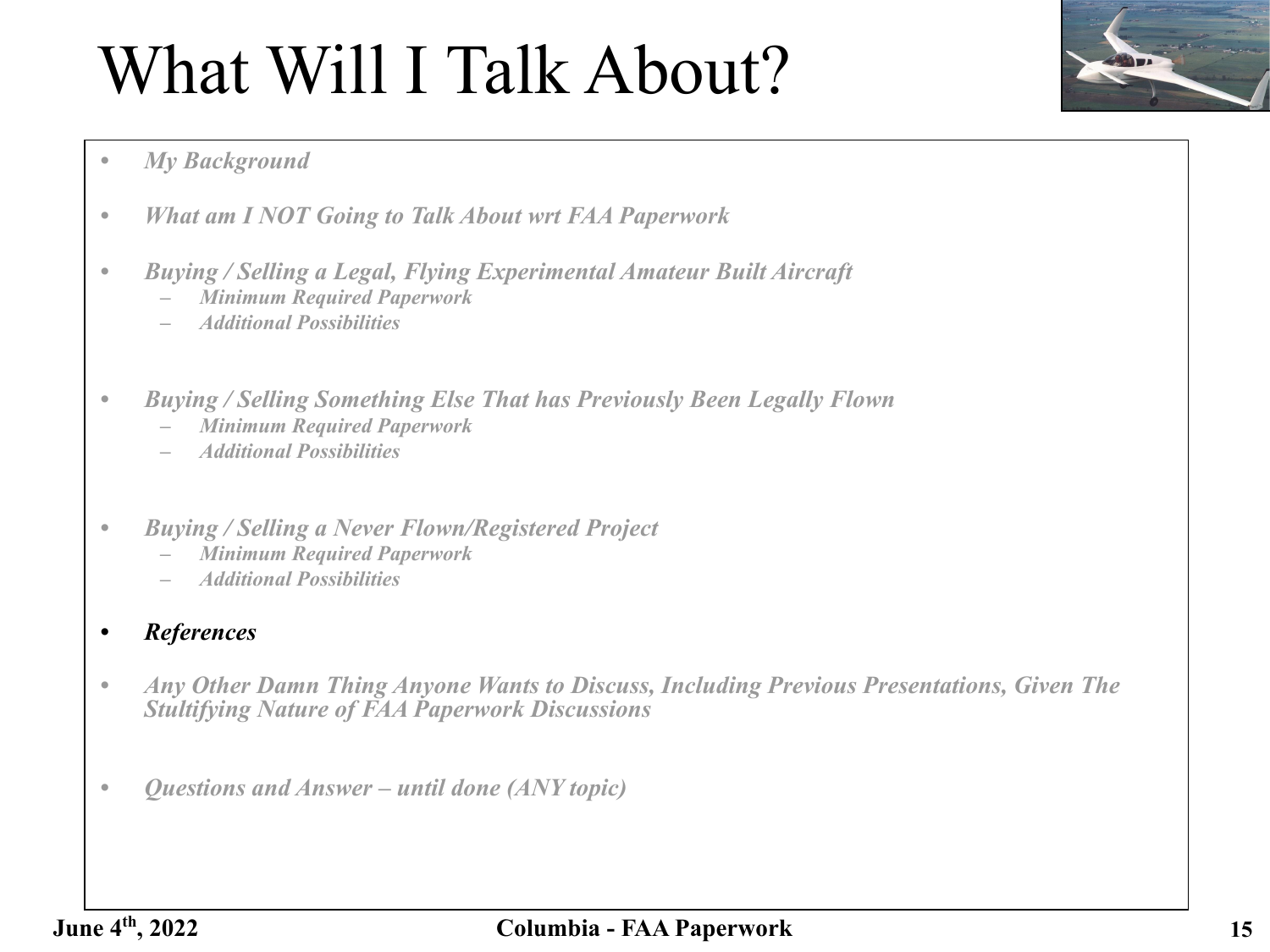## References

- *• FAA*
	- *– [Registration Application Form](https://www.faa.gov/documentLibrary/media/Form/AC8050-1.pdf) 8050-1*
	- *– [Bill Of Sale](https://www.faa.gov/documentLibrary/media/Form/ac8050-2.pdf) 8050-2*
- *• EAA* 
	-
	-
	-
	- *– [BOS w/ Liability Waiver](https://www.eaa.org/eaa/aircraft-building/builderresources/next-steps-after-your-airplane-is-built/~/media/11f94bd8377e437d84c03ccf1094cd99.ashx) EAA*
- *• KitPlanes*
	- *– [How To Sell Your Homebuilt Aircraft](https://www.kitplanes.com/how-to-sell-your-homebuilt-aircraft/) Lisa Turner April, 2019*
- *• Glasair*
	- *– [Bill Of Sale and Release of Liability](https://www.glasairtraining.com/resources/useful-docs/experimental-aircraft-bill-of-sale/) Alan Negrin*

*– [General Purchase / Sale Info](https://www.eaa.org/eaa/aircraft-building/builderresources/next-steps-after-your-airplane-is-built/selling-and-buying-articles/when-you-buy-or-sell-a-homebuilt) Tony Bingelis - November, 1984 – [Sales Agreement](https://www.eaa.org/eaa/aircraft-building/builderresources/next-steps-after-your-airplane-is-built/selling-and-buying-articles/part-2-sale-agreement-buying-and-selling-a-homebuilt) article Michael F. Van Hoomissen - December, 1999 – [Liability Waiver](https://www.eaa.org/eaa/aircraft-building/builderresources/next-steps-after-your-airplane-is-built/selling-and-buying-articles/part-3-waiver-and-releases-buying-and-selling-a-homebuilt) article R. Patrick Phillips - February, 2000*